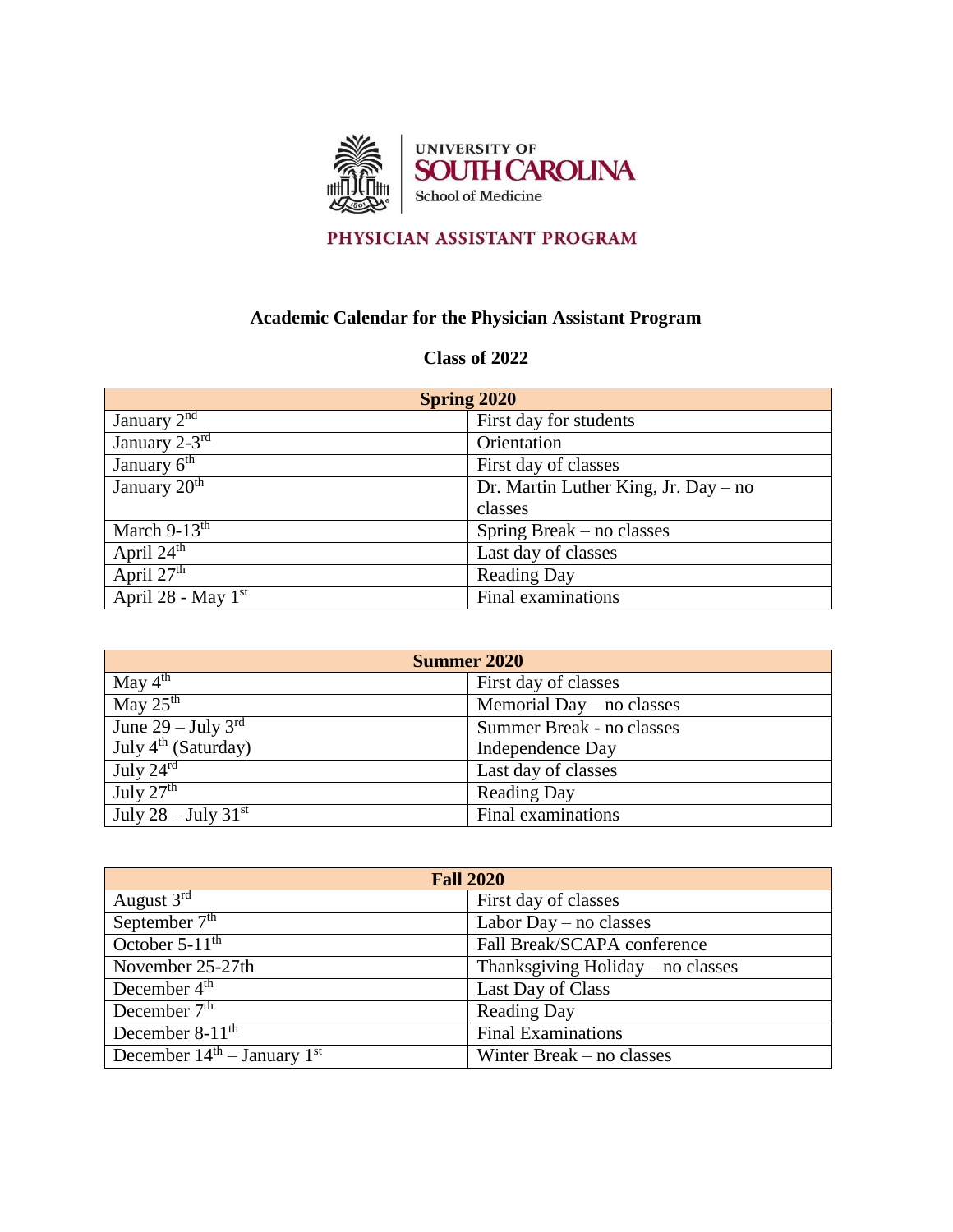| <b>Spring 2021</b>          |                                              |
|-----------------------------|----------------------------------------------|
| January $1st$               | New Year's Day Holiday – no classes          |
| January $4-5$ <sup>th</sup> | No classes – (Orientation for Class of 2023) |
| January 6 <sup>th</sup>     | First day of classes                         |
| January 18 <sup>th</sup>    | Dr. Martin Luther King, Jr Service Day – no  |
|                             | classes                                      |
| April $9^{th}$              | Last Day of Class                            |
| April $12^{\text{th}}$      | <b>Reading Day</b>                           |
| April $13 - 16^{\text{th}}$ | <b>Final Examinations</b>                    |
| April $19-21^{st}$          | <b>Clinical Orientation</b>                  |
| April 22 – April $30th$     | <b>Spring Break</b>                          |

| <b>Summer 2021</b>                |                                              |
|-----------------------------------|----------------------------------------------|
| May 3-27 <sup>th</sup>            | <b>Clinical Rotation 1</b>                   |
| May $28th$                        | End of Rotation Exam – return to campus      |
| May 31 - June $24th$              | <b>Clinical Rotation 2</b>                   |
| May $31st$                        | Memorial Day Holiday (preceptor discretion)  |
| June $25th$                       | End of Rotation Exam-return to campus        |
| June 28-July $22^{\overline{nd}}$ | <b>Clinical Rotation 3</b>                   |
| July $4^{th}$ (Sunday)            | $4th$ of July Holiday (preceptor discretion) |
| July $23^{\text{rd}}$             | End of Rotation Exam – return to campus      |

| <b>Fall 2021</b>                       |                                             |
|----------------------------------------|---------------------------------------------|
| July 26-August $19th$                  | <b>Clinical Rotation 4</b>                  |
| August 20 <sup>th</sup>                | End of Rotation Exam – return to campus     |
| August 23 - September 16 <sup>th</sup> | <b>Clinical Rotation 5</b>                  |
| September $6th$                        | Labor Day Holiday (preceptor discretion)    |
| September $17th$                       | End of Rotation Exam – return to campus     |
| September 20 - October 14th            | <b>Clinical Rotation 6</b>                  |
| October $15th$                         | End of Rotation Exam – return to campus     |
| October 18 - November 11 <sup>th</sup> | <b>Clinical Rotation 7</b>                  |
| November $12th$                        | End of Rotation Exam – return to campus     |
| November 15 - December 16th            | <b>Clinical Rotation 8</b>                  |
| November $25^{\circ}$                  | Thanksgiving Holiday (preceptor discretion) |
| December $17thm$                       | End of Rotation Exam – return to campus     |
| December $20-26$ <sup>"</sup>          | <b>Winter Break</b>                         |